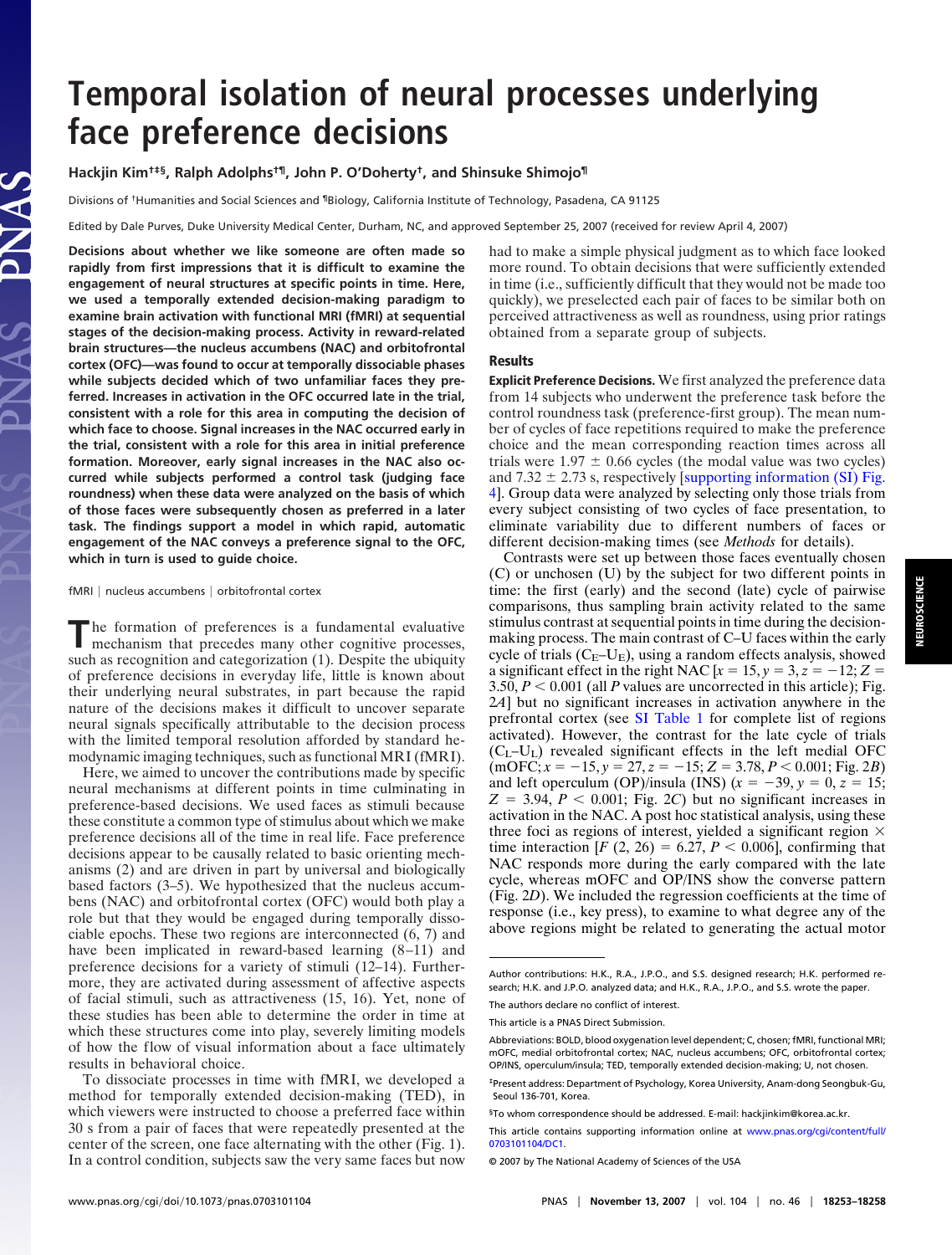

**Fig. 1.** Schematic diagram of a typical decision trial in the experiment. For each trial, two faces were briefly presented (50 ms) and repeated with one face alternating with the other until a subject makes a decision within 30 s by pressing a key. A blank screen with a cross-hair was inserted between each face presentation with a randomly varying interval between 1 and 3 s. **Fig. 2.** Regions showing greater response to chosen (C) vs. unchosen (U) faces

command. Of the three regions of interest (i.e., NAC, mOFC, and OP/INS), only OP/INS showed differential activity in both tasks, and the activity increases were present even at the time of key press, indicating that activity in OP/INS relates to the preparation of motor responses [\(SI Fig. 5\)](http://www.pnas.org/cgi/content/full/0703101104/DC1).

**Roundness Decision.** For the roundness judgment task (C–U for roundness), we did not see any significant signal differences between chosen and unchosen faces (at  $P < 0.01$ ) in either NAC or OFC, although the OP/INS was activated in the late cycle  $(x =$  $-45, y = -6, z = 15; Z = 3.93, P < 0.001$ ), once again suggesting a more general role for this region in response selection irrespective of the type of decision involved. To eliminate the possibility of a potential order effect, we ran an additional 11 subjects with the task order reversed: roundness task first, followed by preference task. In this group, we obtained data on the roundness task very similar to those described above: no significant activity in NAC or OFC but only in OP/INS  $(x = -42,$ *y* - 15, *z* - 0; *Z* - 3.55, *P* 0.001; [SI Fig. 6](http://www.pnas.org/cgi/content/full/0703101104/DC1)*B*). Moreover, a direct comparison between the preference task from the preferencefirst group and the roundness task from the roundness-first group confirmed that NAC and OFC are significantly more activated during preference than roundness judgments at *P* 0.005, indicating no significant contribution of task order to the increases in activation we saw in NAC and OFC (see [SI Fig. 7\)](http://www.pnas.org/cgi/content/full/0703101104/DC1). Eye-tracking data collected from additional subjects also confirmed that the differential activations we found could not have resulted simply from different patterns of gaze fixation in the two decision tasks (see [SI Fig. 8\)](http://www.pnas.org/cgi/content/full/0703101104/DC1).

**Effect of Novelty.** We next examined data from the additional 11 subjects who performed the preference task on faces that they had already seen during the roundness task in their first run (roundness-first group). Intriguingly, activity for the contrast (C–U) in the preference task was no longer present in the NAC at either early or late cycles. The response in OFC was still present at the late cycle, as it had been for the preference-first group ( $x = -15$ ,  $y = 36$ ,  $z = -18$ ;  $Z = 2.96$ ,  $P < 0.005$ ; [SI Fig.](http://www.pnas.org/cgi/content/full/0703101104/DC1) 6*[A](http://www.pnas.org/cgi/content/full/0703101104/DC1)*). These results suggest that preference-specific signals in NAC, but not mOFC, are influenced by stimulus novelty. As further evidence of this, we undertook an analysis of preference trials that consisted of only a single cycle (as opposed to the



in the preference-first group at different time points while deciding which face was preferred. (*A*) A statistical contrast map at the early repetition of faces (C<sub>E</sub>–U<sub>E</sub>) showing right NAC (arrow; *x* = 15, *y* = 3, *z* = −12; *Z* = 3.50, *P* < 0.001, uncorrected). (*B* and *C*) Statistical contrast maps of C–U for the late repetition of two cycle trials (C<sub>L</sub>–U<sub>L</sub>) shows left mOFC (*x* = –15, *y* = 27, *z* = –15; *Z* = 3.78, *P* < 0.001, uncorrected) (*B*) and left OP/INS (*x* = -39, *y* = 0, *z* = 15;  $Z$  = 3.94, *P* < 0.001, uncorrected) (C). (*D*) Temporal change of  $\beta$  coefficients in the max voxels of all three clusters, indicating a significant interaction of region  $\times$  time [*F* (2, 26) = 6.27, *P* < 0.006]. Error bars indicate standard errors.

two-cycle trials on which all other analyses in this article are based). Here, we found increases in activation in bilateral NAC, but not in mOFC [\(SI Fig. 9;](http://www.pnas.org/cgi/content/full/0703101104/DC1) see also [SI Fig. 10](http://www.pnas.org/cgi/content/full/0703101104/DC1) for analysis on the trials with three cycles).

**Implicit Preference in the NAC.** NAC was activated only during early, but not late, cycles and only to novel faces, which led us to hypothesize that it might extract first impressions from faces automatically and implicitly. To test this hypothesis, we analyzed the blood oxygenation level-dependent (BOLD) signal to faces during the roundness task in the roundness-first group according to each subject's subsequent decision on the forthcoming preference task (see Fig. 3*A*). That is, chosen and unchosen faces were labeled not on the basis of the roundness decision (even though the BOLD responses were measured during the roundness task), but rather on the basis of the preference task, which took place some time later. Because the face stimuli used in the two tasks were identical, we could examine activation that might be driven by the perceived preference of a face even though all of the subjects reported in debriefing that they were not consciously aware of preference-related judgments on the faces during their roundness decision task. Interestingly, this analysis of data from the roundness task based on implicit preferences revealed significant effects in the NAC at the first cycle of faces, just as we had found during explicit preference decisions in the preference-first group ( $x = 12$ ,  $y = 3$ ,  $z = -15$ ;  $Z = 3.59$ ,  $P <$ 0.001; Fig. 3*B*). An analogous analysis of data from the roundness task, based on preference judgments made in a separate session, but this time in the subjects who performed roundness decisions after preference decisions, revealed that mOFC, rather than NAC, was more active after presentation of a face that had been designated as preferred compared with that which had been designated as unpreferred (Fig. 3*C*). NAC responses to preferred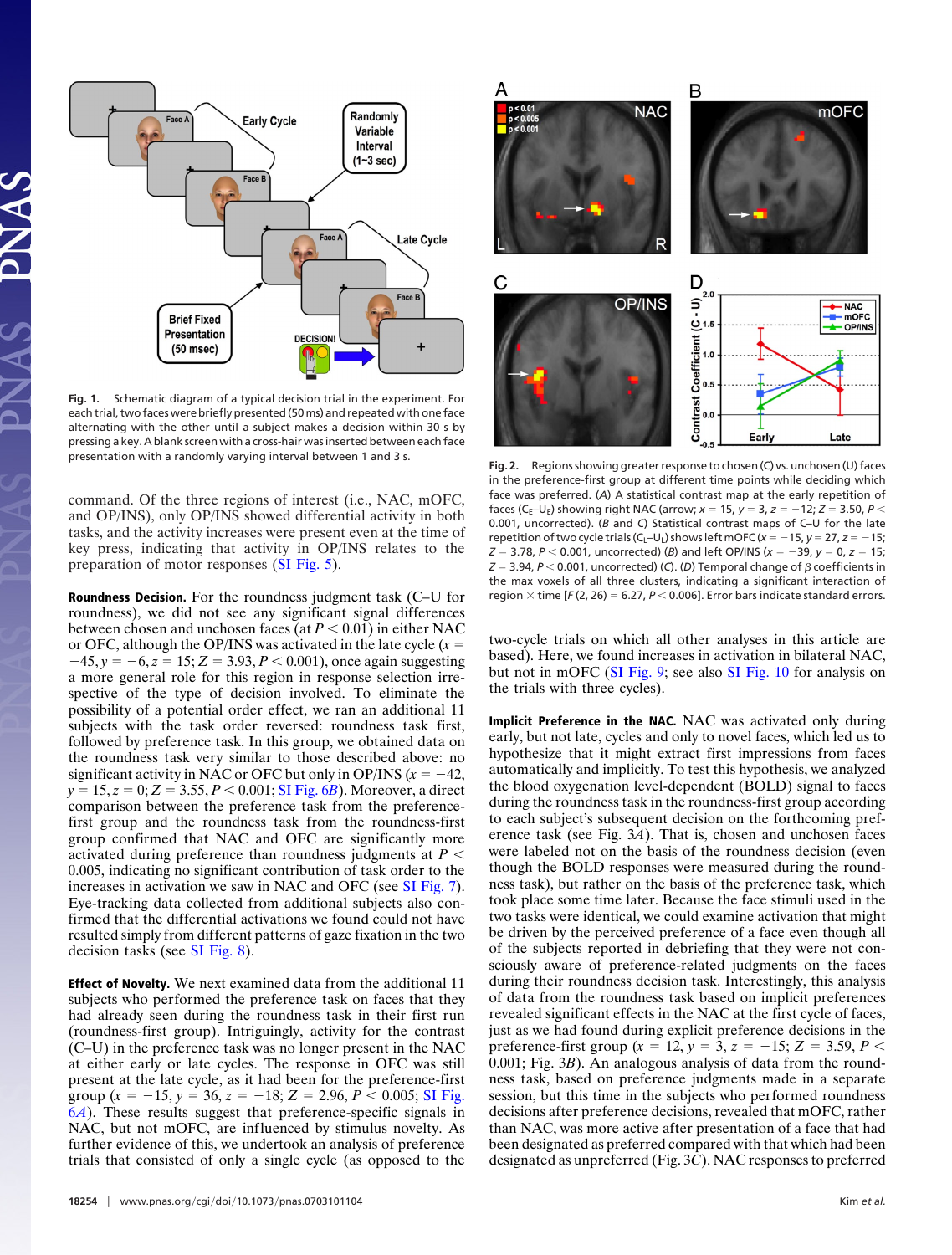

**Fig. 3.** Brain responses to implicit face preferences. (*A*) Overall order of tasks in the two subject groups. The labels ''Explicit'' and ''Implicit'' refer to the kind of preference judgments in each task. While subjects performed an explicit roundness decision, we contrasted faces based on subjects' choices to those same faces in the preference decision task performed either earlier or later to examine neural activities related to implicit preference (shown in *B* and *C*). (*B*) NAC activity (arrows; *x* = 12, *y* = 3, *z* = -15; *Z* = 3.59, *P* < 0.001) in early cycles during roundness judgments correlating with subsequent preference judgments in the roundness-first group. (*C*) Implicit preference during the roundness task from the preference-first group showed a significant correlation with the activity in mOFC (*x* = 0, *y* = 39, *z* = −27; *Z* = 3.06, *P* = 0.001) at early cycles. (D) NAC showing greater responses to preferred vs. nonpreferred faces during early cycles for first, but not second, decisions on the same faces, regardless of the decision task that was explicitly performed.

vs. nonpreferred faces during early cycles were significantly greater in first than second decisions (i.e., sessions) on the same faces in both implicit  $[t(23) = 2.22, P \lt 0.05]$  and explicit  $[t(22) =$  $3.07, P \leq 0.05$ ] preference tasks, suggesting specific engagement of NAC in face preference judgments only at the first presentation, regardless of attentional focus (Fig. 3*D*).

**Individual vs. Group Preference Decisions.** Analysis of the preference decisions from all of the subjects who participated in the fMRI experiments plus an additional 12 subjects from a separate behavioral study (a total of 37 subjects) revealed 74.5% agreement on average across subjects in their preference decisions, significantly greater than chance  $[t(36) = 10.98, P < 0.001]$ , although individual differences were present as well. It would be of interest to investigate whether the consensus group judgments, as opposed to individual subjects' idiosyncratic judgments, are driving the NAC activation that we observed. To investigate this issue, we included both mean group preference decisions (from all of the 37 subjects) and each subject's individual preference as regressors in our analysis, to examine separately their contribution to NAC activation. We found that NAC activation correlated significantly with group rather than individual preference decisions  $(x = 12, y = 15, z = -3; Z = 2.98,$  $P < 0.005$ ; [SI Fig. 11](http://www.pnas.org/cgi/content/full/0703101104/DC1)*A*) during early cycles, whereas mOFC activity significantly correlated with individual rather than group preference decisions  $(x = 18, y = 27, z = -15; Z = 3.61, P <$ 0.001; [SI Fig. 11](http://www.pnas.org/cgi/content/full/0703101104/DC1)*B*) during late cycles.

**Effect of Absolute Level of Facial Attractiveness on NAC Activity.** We showed that BOLD response in the NAC reflects preferences for faces even in the absence of an explicit judgment or choice that would reveal those preferences at the time. This raises the possibility that response in the NAC might be driven by the absolute attractiveness of a face, rather than its relative preference (because, on average, the set of all of the preferred faces would have greater absolute attractiveness than the set of all of the unpreferred faces). Thus, we ran additional analyses to test the contribution of facial attractiveness, as measured from their normative ratings, to the BOLD response seen in the NAC during face preference decisions. Again restricting ourselves to the data from the two-cycle trials, we grouped both chosen and unchosen face events separately for early and late cycles, with two parametric modulators: preference choices and attractiveness ratings. A significant correlation with preference choices was observed again in right NAC  $(x = 9, y = 6, z = -9; Z = 3.63,$  $P < 0.001$ ; [SI Fig. 12](http://www.pnas.org/cgi/content/full/0703101104/DC1)*A*), even after excluding BOLD signal variances explained by facial attractiveness. Significant correlations with attractiveness ratings were found in the bilateral middle temporal gyri ( $x = 63$ ,  $y = -36$ ,  $z = -18$ ;  $Z = 3.70$ ,  $P <$  $0.001; x = 63, y = -33, z = -21; Z = 3.34, P < 0.001;$  [SI Fig.](http://www.pnas.org/cgi/content/full/0703101104/DC1) [12](http://www.pnas.org/cgi/content/full/0703101104/DC1)*B*) but not in NAC. These findings confirm that BOLD response in the NAC contributes to decisions by forming implicit preferences for one face over another rather than merely responding to absolute facial attractiveness (or to the physical features that make faces attractive as such).

#### **Discussion**

In the present study, we used a temporally extended decisionmaking task to dissociate the roles of specific neural structures at different points in time during face preference decisionmaking, using fMRI. We found that two regions in particular, the NAC and the mOFC, are involved in face preference decisions and that these structures contribute at different times during the decision process. NAC was activated early on, when subjects were presented with the two faces for the first time, whereas mOFC was engaged later, at the point when subjects made their decision as to which face they preferred.

NAC and OFC are two major subcortical and cortical brain structures, respectively, that have been strongly implicated in reward-related processing in both animals and humans (9, 10, 17). There has been much interest in differentiating the functional contributions made by these two structures, and a number of putative functional dissociations have been proposed. For instance, it has been suggested that the ventral striatum is involved in encoding errors in prediction for future rewards, whereas the OFC contributes to encoding of stimulus-reward value and in representing expected future rewards (8). Another hypothesis is that ventral striatum plays a role in reward anticipation, whereas medial prefrontal cortex is involved in responding to receipt of the outcome itself (18). The present study provides new insights into the putative distinct contributions of these two structures by suggesting that these areas are engaged at distinct times during the decision process. NAC showed differential responses to preferred faces only on the first cycle of face presentations, and even then only when the faces were presented for the first time. This effect cannot be attributed to a simple novelty effect alone because the effect was specific to the contrasts made between preferred vs. nonpreferred faces. Rather, our results are compatible with the suggestion that NAC is involved in forming an initial affective evaluation of the faces, a process perhaps akin to how we form first impressions of others in everyday life.

It is notable that activity in NAC during the first cycle discriminated between preferred and nonpreferred faces even when subjects were performing an unrelated roundness judgment task and were not explicitly making preference judgments. This was the case for subjects who underwent the roundness judgment task first and only subsequently were asked to judge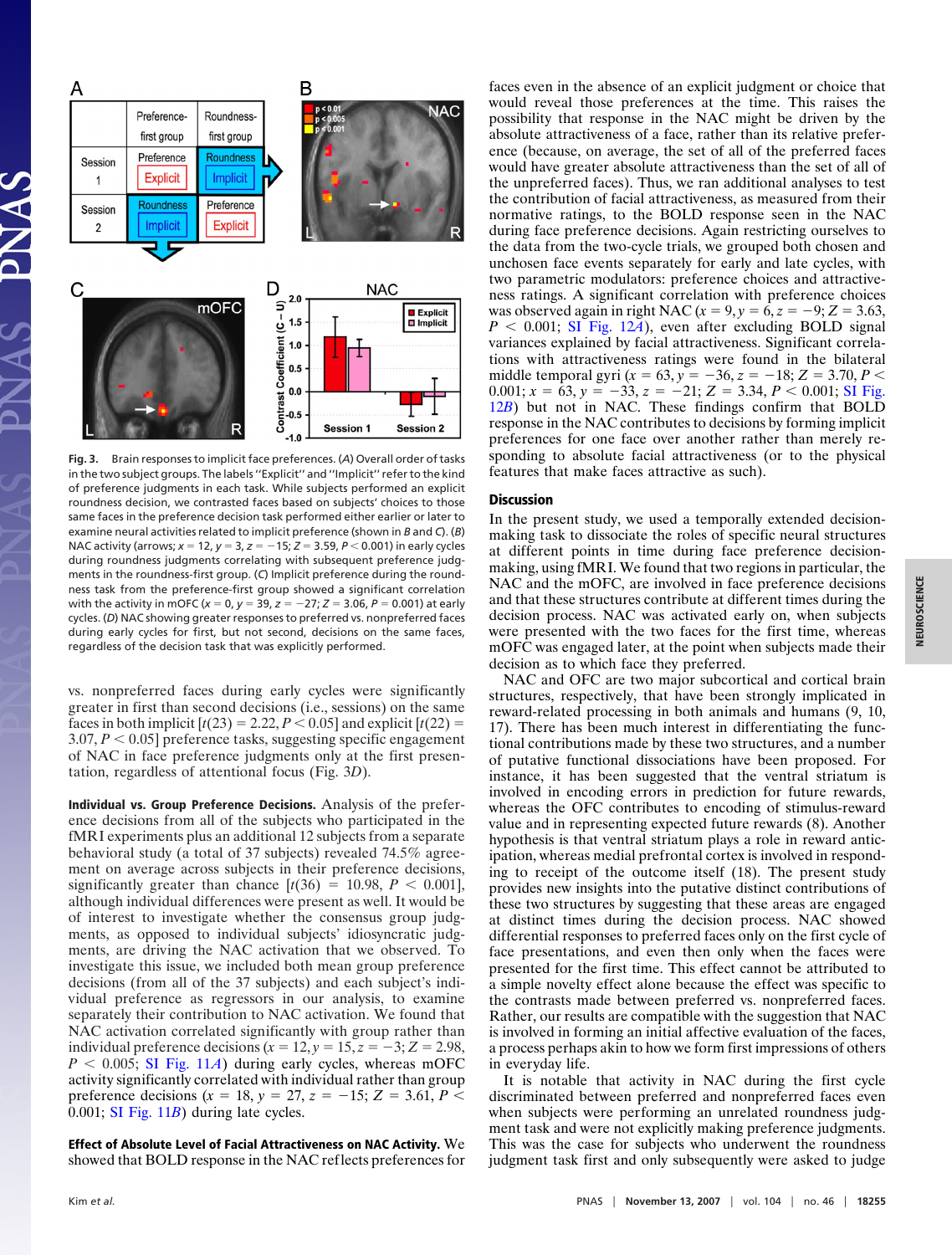the faces in terms of preference. When neural activity during the roundness trials was analyzed according to subjects' subsequent preferences in the later preference task, we still found increased activity in NAC to faces that would subsequently be preferred compared with faces that would not be preferred. Interestingly, in those subjects who underwent the preference task first, activity in NAC was not present during the subsequent roundness task. These results suggest that NAC may be specifically involved in forming initial preference judgments on the faces and that such judgments may be engaged automatically even without explicitly requiring subjects to make preference judgments. Moreover, we did not find significant correlations between NAC activity and normative ratings of attractiveness, which argues against a less specific role for NAC in facial attractiveness *per se*. Rather, our findings suggest that this region contributes specifically to preference formation, perhaps under situations where multiple stimuli need to be evaluated for their relative preferences. Once the initial preferences are formed, then NAC no longer discriminates between preferred and nonpreferred faces either during the decision trial itself or even during subsequent trials in which the same face pairs are presented.

By contrast with the NAC, mOFC showed preference-related activation only during the late cycle of preference decisions, irrespective of whether this was the first time the faces were presented or whether the face pair had already been seen. Furthermore, in those subjects who made preference decisions in the first run, activity in mOFC was also present during the second run, while subjects made roundness decisions. In this case, however, activity increased in mOFC when subjects were presented with the face that was categorized as being preferred during the preference task. These results suggest that mOFC may be more involved in encoding already formed preferences (which are initially mediated by the NAC). Moreover, once a preference judgment has been rendered, after a subsequent presentation of the same faces, mOFC once again discriminates between which face is preferred and which is not, suggesting that this region is also involved in reprising formed preference judgments, perhaps by retrieving these representations from memory. Taken together, these results are compatible with the suggestion that mOFC plays a key role in holding representations of previously formed preferences on-line, so that these representations can be used to guide subsequent behavioral choice (12, 19).

It is noteworthy that BOLD responses within the NAC were better correlated with preference judgments averaged across the entire group of subjects than with individual judgments, whereas BOLD responses within the mOFC were better correlated with the preference judgments provided by each individual subject than with group judgments. The differential nature of this effect would seem to rule out a simple effect of statistical power—i.e., that individual ratings were simply noisier than the group ratings. Rather, we suggest that NAC activity reflects a relatively automatic and rapid preference process that is shared in common across subjects, whereas OFC responses subserve a more idiosyncratic and flexible judgment on which final explicit decisions can be based. This interpretation would also be consistent with dual process theories in which an automatic and implicit evaluation of an object can be overridden by (or sometimes coexist with) a deliberate and explicit evaluation of the same object (20, 21).

Face preference decisions, such as those being studied in the present experiment, will ultimately be driven by features of the face that underlie factors, attractiveness and emotional expression, and by the degree of familiarity to the subject. Because we made an effort to use face pairs that were highly similar, the role of the absolute values of these factors in our experiment is likely to be small, as borne out by the finding that absolute facial attractiveness did not contribute to NAC activity during face preference decisions [\(SI Fig. 12\)](http://www.pnas.org/cgi/content/full/0703101104/DC1). Despite this, subjects' preference choices were also quite reliable [\(SI Fig. 13\)](http://www.pnas.org/cgi/content/full/0703101104/DC1), and an important direction for future research will be to determine the extent to which these different putative factors contribute to the preference decision-making process and to the underlying neural substrates that we have identified here. The temporally extended decision-making paradigm that we have developed here could also be used in future studies to probe the neural underpinnings of other more complex social judgments.

Our findings provide evidence that during an elementary form of decision-making—preference formation on the basis of visual features of a face alone—neural structures implicated in reward and reward-based decision-making, such as the NAC and OFC, are strongly engaged in humans. The observed temporal dissociation between NAC and OFC is consistent with the suggestion that subcortical and cortical systems play at least partly dissociable roles in emotional processing (22, 23). Finally, our findings resonate with dual process theories from social psychology and decision science, whereby an initial rapid, automatic, but often less accurate evaluative system is proposed to exist either cooperatively or competitively alongside a slower, but often more accurate, deliberative system. It is tempting to speculate on the basis of the present results that the distinct contributions of NAC and mOFC found here may map onto these proposed theoretical distinctions (24, 25).

#### **Methods**

**Subjects.** Twenty-eight right-handed healthy normal subjects participated in the fMRI experiment. Given that the main purpose of our study was to examine the temporal dynamics of decision-making, it was necessary to obtain enough trials with long reaction times. Therefore, three subjects were excluded from the analysis because those subjects lacked trials with more than one cycle of face repetitions. All of the subjects performed both preference and roundness decision tasks on computergenerated faces; 14 subjects (7 males; mean age  $= 22.79 \pm 2.55$ , age range  $= 20-27$ ) performed the preference decision task first (preference-first group), and 11 subjects performed the roundness decision task first (roundness-first group) (6 males; mean age =  $26.55 \pm 7.06$ , age range = 18-45). All subjects gave informed consent, and the study was approved by the Institutional Review Board of the California Institute of Technology.

**Stimuli and Task.** Stimuli were presented through MRI-compatible goggles (Resonance Technology), and subjects made choices with an MRI-compatible button box. We constructed 40 pairs of faces from 80 different faces generated with the same computer software (FaceGen; Singular Inversions) that was used in a prior study of ours (2). To make decisions relatively difficult and lead to a high proportion of two-cycle trials, the two faces in each pair were approximately equated in terms of attractiveness, and roundness ratings on the basis of data collected in a pilot study and the same face pairs have been used for all of the subjects in the present study. On each trial, each face was briefly presented (50 ms) and repeatedly alternated with the second face. An interstimulus interval randomly varying between 1 and 3 s consisted of a blank screen with a central cross-hair and followed each face presentation (Fig. 1), to achieve separation between overlapping hemodynamic responses to the two face stimuli (26). A pilot behavioral study indicated that this temporal scheme provided sufficient trials with long decision times. Although subjects were required to make their decision within 30 s, all took considerably less time than this [\(SI Fig. 4\)](http://www.pnas.org/cgi/content/full/0703101104/DC1), indicating that the preference decision was made spontaneously. Before the experiment, subjects performed several practice trials that consisted of two colored squares instead of face images and were asked to choose a more bluish square. In addition to the preference decision task, subjects also underwent a roundness judgment task, during which they were presented with the same faces in the same temporally extended paradigm, but instead of judging preference had to make a simple physical judgment as to which face looked more round. The instructions for both tasks were: ''Choose a PREFERRED face: Who would you like to approach and talk to?"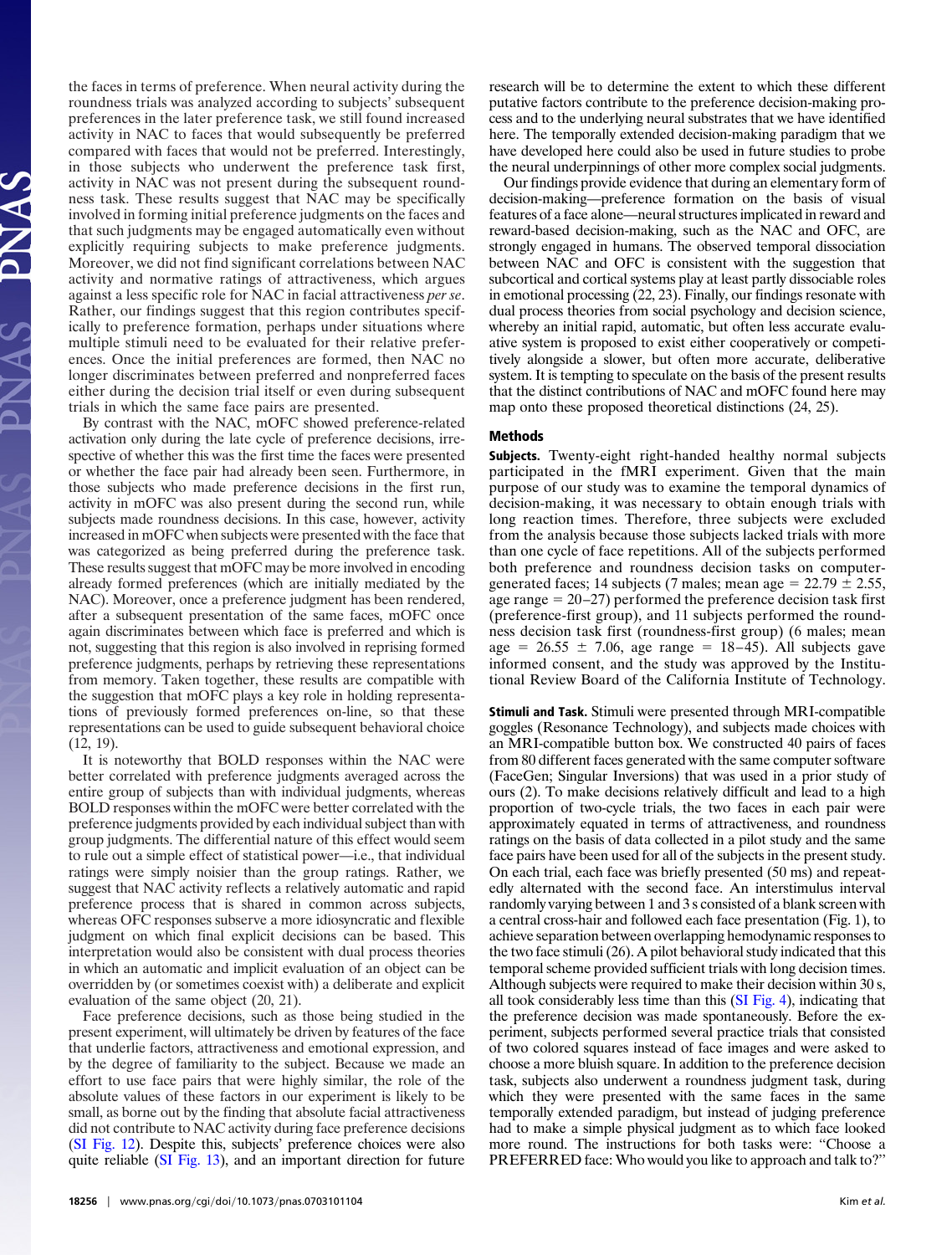for preference decision task and ''Choose a ROUNDER face: Which face is rounder than the other?'' for roundness decision task. Subjects were required to make decisions by pressing one of two buttons with their right hands according to a text cue located either at left-bottom corner (''Left'') or at right-bottom corner (''Right''). Every trial started with a face with left cue, to minimize subjects' attention toward the cues. The order of presentation of these tasks was approximately counterbalanced across subjects, with 14 subjects undergoing the preference task first and 11 subjects undergoing the roundness task first.

**Imaging Procedures.** The functional imaging was conducted on a 3 tesla Siemens TRIO MRI scanner. For each subject, we acquired whole-brain T1-weighted anatomical scans (2,565,256 voxels; 15,151-mm in-plane resolution; 176 axial slices) and gradient echo T2\*-weighted echo planar images (EPI) with BOLD contrast  $(64, 564$  voxels; repetition time = 2,000 ms; echo time = 30 ms; 35,353-mm in-plane resolution; 32 oblique axial slices). We used a tilted acquisition sequence at 30° to the AC–PC line to recover signal loss in mOFC (27). In addition, we used an eight-channel phased array coil that yields a  $\approx 40\%$  signal increase in mOFC over a standard head coil. Visual inspection of raw echo planar images showed excellent signal quality in the mOFC. Each brain volume comprised 32 axial slices of 3-mm thickness and 3-mm in-plane resolution. Each scan lasted  $\approx 10$  min depending on performance, and the first five volumes of images were discarded to allow for equilibration effects.

**Imaging Data Analysis.** Image analysis was performed by using SPM2 (Wellcome Department of Imaging Neuroscience, Institute of Neurology, London, U.K.). To correct for subject motion, the images were realigned to the first volume and spatially normalized to a standard T2\* template with a resampled voxel size of 3 mm3, and spatial smoothing was applied by using a Gaussian kernel with a full width at FWHM of 8 mm.

All of the trials were sorted by the number of cycles of face repetitions required to make decisions, and all of the events of face presentation were categorized into chosen and unchosen faces, based on subjects' decisions. For data analysis, we selected only those trials with two cycles from each subject, because (*i*) all of the final subjects had such trials, (*ii*) these were overall the most frequent trials, and (*iii*) two cycles provide the simplest initial approach to examining discrete temporal epochs in decisionmaking. Thus, although all subjects made their decisions spontaneously and without the effect of a time limit, we selected a subset of the data such that all subjects nonetheless saw an equal number of face exposures to arrive at their decision. The onset times of face presentation events were sorted by the cycle length (i.e., the number of cycles repeated), the decision (i.e., chosen or unchosen), and the cycle of presentation [i.e., first (early) and second (late) cycle time-locked to the time of button press] and then convolved with a canonical hemodynamic response function and entered into a regression analysis against the fMRI data.

We ran three additional separate analyses. The first examined covert preference decisions during the roundness decision task, by categorizing the face presentation events based on each subject's choices on the same pairs of faces in their preference decision task (Fig. 3). The second examined brain responses involved in consen-

- 2. Shimojo S, Simion C, Shimojo E, Scheier C (2003) *Nat Neurosci* 6:1317–1322.
- 3. Rhodes G (2006) *Annu Rev Psychol* 57:199–226.
- 4. Perrett DI, May KA, Yoshikawa S (1994) *Nature* 368:239–242.
- 5. Thornhill R, Gangestad SW (1999) *Trends Cogn Sci* 3:452–460.
- 6. Ongur D, Price JL (2000) *Cereb Cortex* 10:206–219.
- 7. Lehericy S, Ducros M, Van de Moortele PF, Francois C, Thivard L, Poupon C, Swindale N, Ugurbil K, Kim DS (2004) *Ann Neurol* 55:522–529.
- 8. O'Doherty J, Dayan P, Schultz J, Deichmann R, Friston K, Dolan RJ (2004) *Science* 304:452–454.

sus vs. individual preference decisions, by including an additional regressor in the SPM design-matrix of consensus preference decisions obtained from all of the subjects (see [SI Fig. 13\)](http://www.pnas.org/cgi/content/full/0703101104/DC1). The third examined whether task modulated one of our key findings, that NAC was more activated early for those faces that were preferred. We analyzed the three-way interaction between cycle (early or late), face preference (chosen or unchosen on the preference task), and task (explicit preference judgment or explicit roundness judgment) (see [SI Fig. 14\)](http://www.pnas.org/cgi/content/full/0703101104/DC1). In all of the analyses, a separate regressor was created for the event of pressing the button, to isolate neural activity unique to the actual motor response, and the six scan-to-scan motion parameters produced during realignment were included to account for residual effects of movement.

Linear contrasts of regressor coefficients were computed at the individual subject level to enable comparisons between chosen and unchosen faces separately for different lengths of trials. The results from each subject were taken to a random effects level by including the contrast images from each single subject into a paired *t* test. A statistical threshold at  $P < 0.001$  (uncorrected) was used to detect any significant signal difference in the regions of interest including the OFC, the INS, the NAC, and the amygdala, which are well known to be involved in linking emotional value of stimuli to decision-making or choice behavior (8, 10, 12, 28). To plot effects for each phase of the decision process, we extracted normalized regressor coefficients from the peak voxel of the cluster found in the statistical contrast maps of C–U at different cycles. Finally, the structural T1 images were coregistered to the mean functional echo planar images for each subject and normalized by using the parameters derived from the echo planar images. Anatomical localization was carried out by overlaying the *t*-maps on a normalized structural image averaged across subjects, and with reference to an anatomical atlas.

**Behavioral Data from 12 Additional Subjects.** We ran an additional 12 subjects to test reliability of TED decisions, validity of TED decisions based on free-viewing decisions, contribution of facial attractiveness to TED preference decisions, and potential gaze fixation difference between different conditions. We collected eye-tracking data, using a head-mounted eye tracker system (Arrington Research, Scottsdale, AZ), and the data were analyzed with MATLAB. In this experiment, a subject viewed stimuli presented on an LCD monitor and responded by using a keyboard. The same face stimuli and TED paradigm used in the original fMRI experiment were used, and two decision tasks were repeated immediately after the first tasks (i.e., R-P-R-P or P-R-P-R). After the TED tasks, subjects were asked to make decisions on the same face pairs, which were presented simultaneously on the display with free-viewing time. The free-viewing decision tasks were also followed by attractiveness and roundness rating decisions on a nine-point scale (e.g., 1, not attractive at all; 9, very attractive).

We thank Chinatsu Tosha, Michael Chang, Axel Lindner, Claudiu Simion, Harald Stoegbauer, Simone Wehling, and David Rudrauf for technical assistance. This work was supported by the Gimbel Discovery Fund for neuroscience (H.K. and J.P.O.), Japan Science and Technology Agency Exploratory Research for Advanced Technology Office (H.K. and S.S.), grants from the National Institute of Mental Health (to R.A.), and the Gordon and Betty Moore Foundation (R.A. and J.P.O.).

- 9. Knutson B, Adams CM, Fong GW, Hommer D (2001) *J Neurosci* 21:RC159.
- 10. Cardinal RN, Parkinson JA, Hall J, Everitt BJ (2002) *Neurosci Biobehav Rev* 26:321–352.
- 11. Delgado MR, Nystrom LE, Fissell C, Noll DC, Fiez JA (2000) *J Neurophysiol* 84:3072–3077.
- 12. Bechara A, Damasio AR, Damasio H, Anderson SW (1994) *Cognition* 50: 7–15.
- 13. McClure SM, Li J, Tomlin D, Cypert KS, Montague LM, Montague PR (2004) *Neuron* 44:379–387.

<sup>1.</sup> Zajonc RB (1980) *Am Psychol* 35:151–175.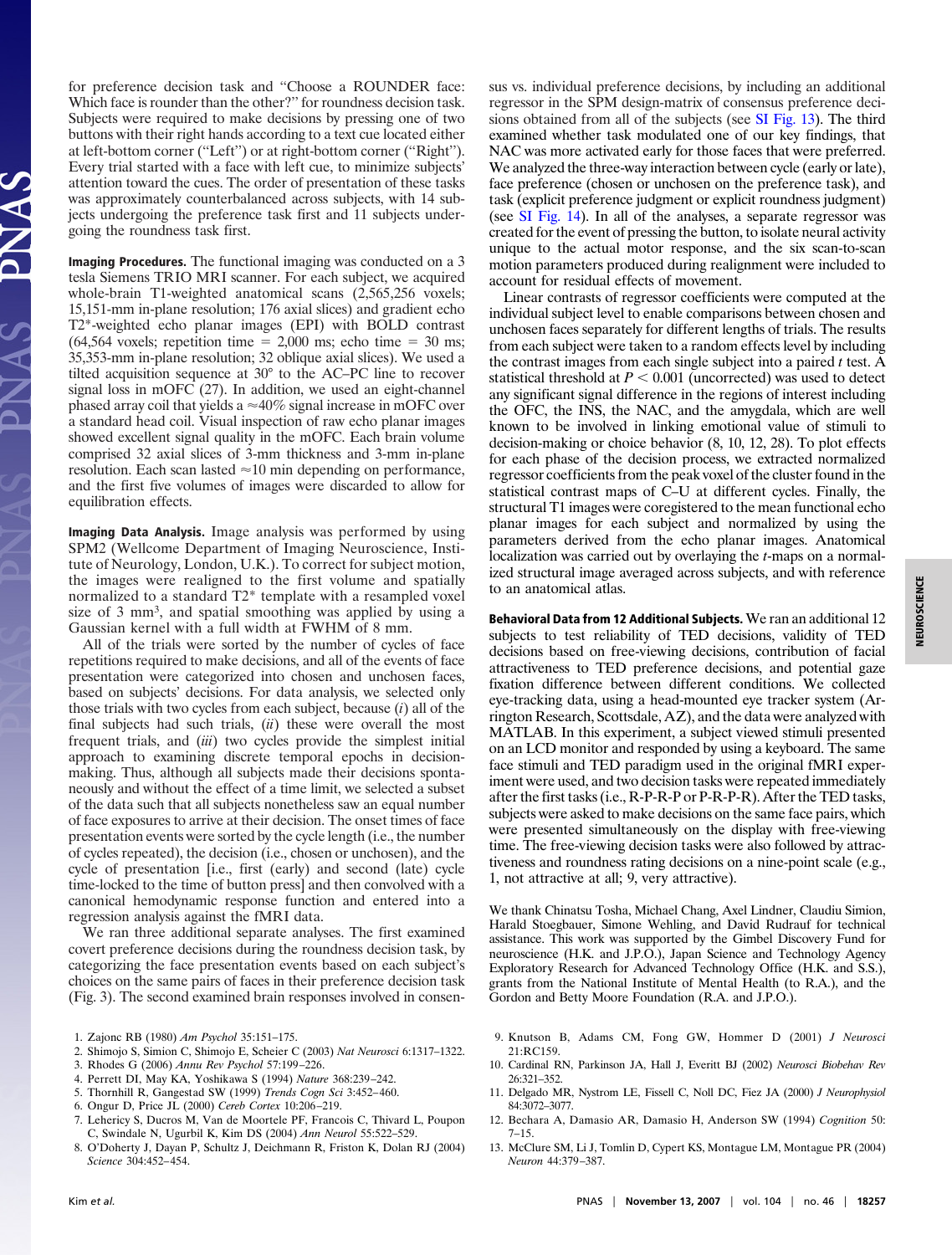- 14. Paulus MP, Frank LR (2003) *NeuroReport* 14:1311–1315.
- 15. O'Doherty J, Winston J, Critchley H, Perrett D, Burt DM, Dolan RJ (2003) *Neuropsychologia* 41:147–155.
- 16. Aharon I, Etcoff N, Ariely D, Chabris CF, O'Connor E, Breiter HC (2001) *Neuron* 32:537–551.
- 17. O'Doherty J, Kringelbach ML, Rolls ET, Hornak J, Andrews C (2001) *Nat Neurosci* 4:95–102.
- 18. Knutson B, Fong GW, Adams CM, Varner JL, Hommer D (2001) *NeuroReport* 12:3683–3687.
- 19. Schoenbaum G, Roesch MR, Stalnaker TA (2006) *Trends Neurosci* 29:116–124.
- 20. Wilson TD, Lindsey S, Schooler TY (2000) *Psychol Rev* 107:101–126.

PNAS PNAS

- 21. Devine PG (1989) in *Attitude Structure and Function*, eds Pratkanis AR, Breckler SJ, Greenwald AG (Erlbaum, Hillsdale, NJ), pp 181–212.
- 22. Davidson RJ (2002) *Biol Psychiatry* 51:68–80.
- 23. LeDoux JE (2000) *Annu Rev Neurosci* 23:155–184.
- 24. Chaiken S, Trope Y, eds (1999) *Dual-Process Theories in Social Psychology* (Guilford, New York).
- 25. Kahneman D (2003) *Am Psychol* 58:697–720.
- 26. Miezin FM, Maccotta L, Ollinger JM, Petersen SE, Buckner RL (2000) *NeuroImage* 11:735–759.
- 27. Deichmann R, Gottfried JA, Hutton C, Turner R (2003) *NeuroImage* 19:430–441.
- 28. Baxter MG, Murray EA (2002) *Nat Rev Neurosci* 3:563–573.